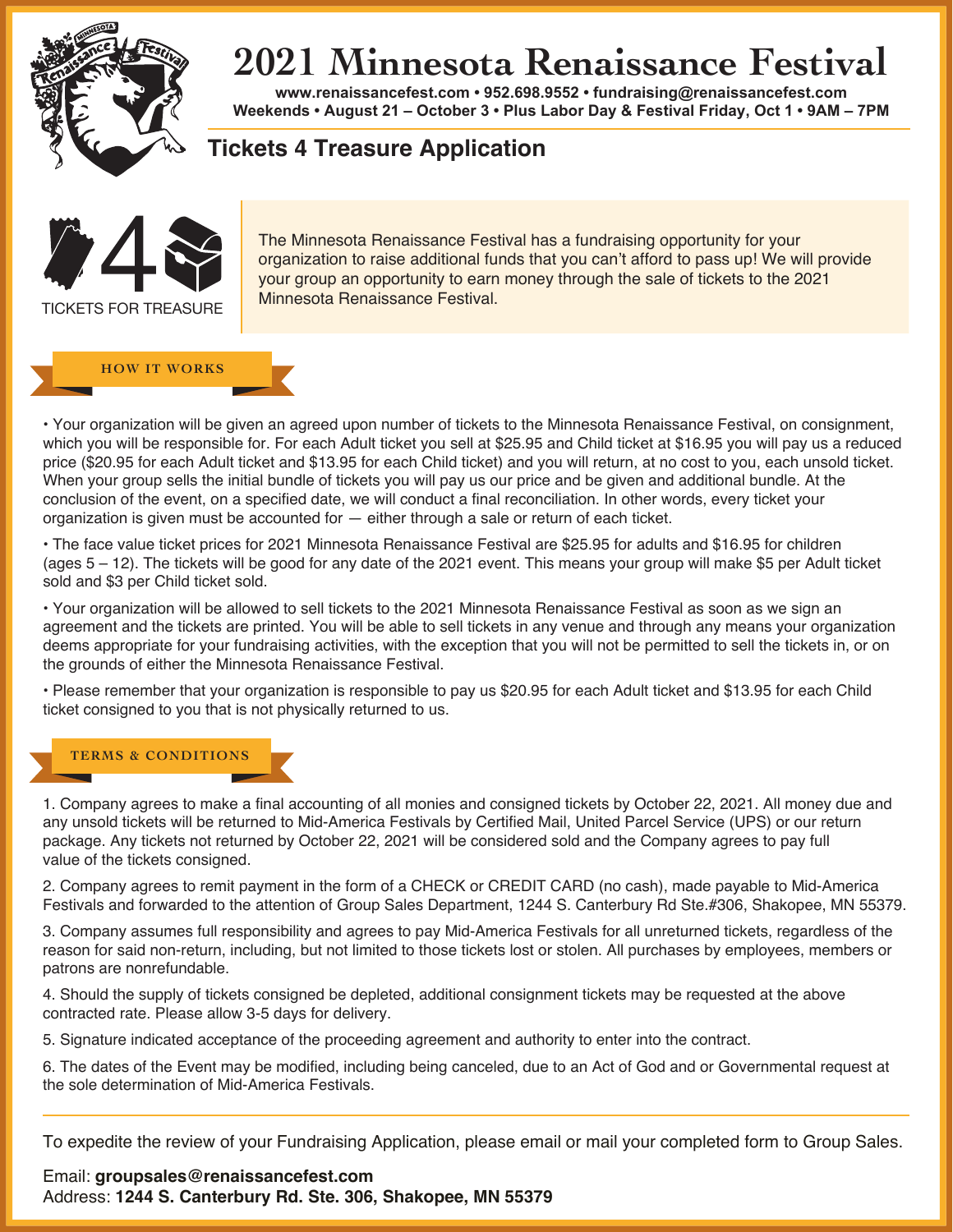## **2021 Minnesota Renaissance Festival www.renaissancefest.com • 952.698.9552 • fundraising@renaissancefest.com**

**Weekends • August 21 – October 3 • Plus Labor Day & Festival Friday, Oct 1 • 9AM – 7PM**

| $\sqrt{\omega}$ Tickets 4 Treasure Application |  |
|------------------------------------------------|--|
|                                                |  |

| <b>ORGANIZATION INFO</b>                                                       |        |              |              |     |  |  |  |
|--------------------------------------------------------------------------------|--------|--------------|--------------|-----|--|--|--|
| ORGANIZATION NAME                                                              |        |              |              |     |  |  |  |
| ORGANIZATION ADDRESS                                                           |        | <b>CITY</b>  | <b>STATE</b> |     |  |  |  |
| PHONE#                                                                         | PHONE# |              | FAX#         |     |  |  |  |
| <b>WEBSITE</b>                                                                 |        | <b>EMAIL</b> |              |     |  |  |  |
| ORGANIZATION FEDERAL TAX ID# (Must be 9 digits long, does not contain letters) |        |              |              |     |  |  |  |
| ORGANIZATION FEDERAL TAX NAME (as shown on your Income Tax Return)             |        |              |              |     |  |  |  |
|                                                                                |        |              |              |     |  |  |  |
| PRIMARY CONTACT INFO                                                           |        |              |              |     |  |  |  |
| <b>CONTACT NAME</b>                                                            |        |              | <b>TITLE</b> |     |  |  |  |
| <b>CONTACT ADDRESS</b>                                                         |        | <b>CITY</b>  | <b>STATE</b> | ZIP |  |  |  |
| <b>PHONE</b>                                                                   |        | <b>EMAIL</b> |              |     |  |  |  |
|                                                                                |        |              |              |     |  |  |  |
| <b>ORGANIZATION SPECIFICS</b>                                                  |        |              |              |     |  |  |  |
| Please provide a brief description of your organization: __________            |        |              |              |     |  |  |  |
|                                                                                |        |              |              |     |  |  |  |
|                                                                                |        |              |              |     |  |  |  |
|                                                                                |        |              |              |     |  |  |  |
|                                                                                |        |              |              |     |  |  |  |
|                                                                                |        |              |              |     |  |  |  |
|                                                                                |        |              |              |     |  |  |  |